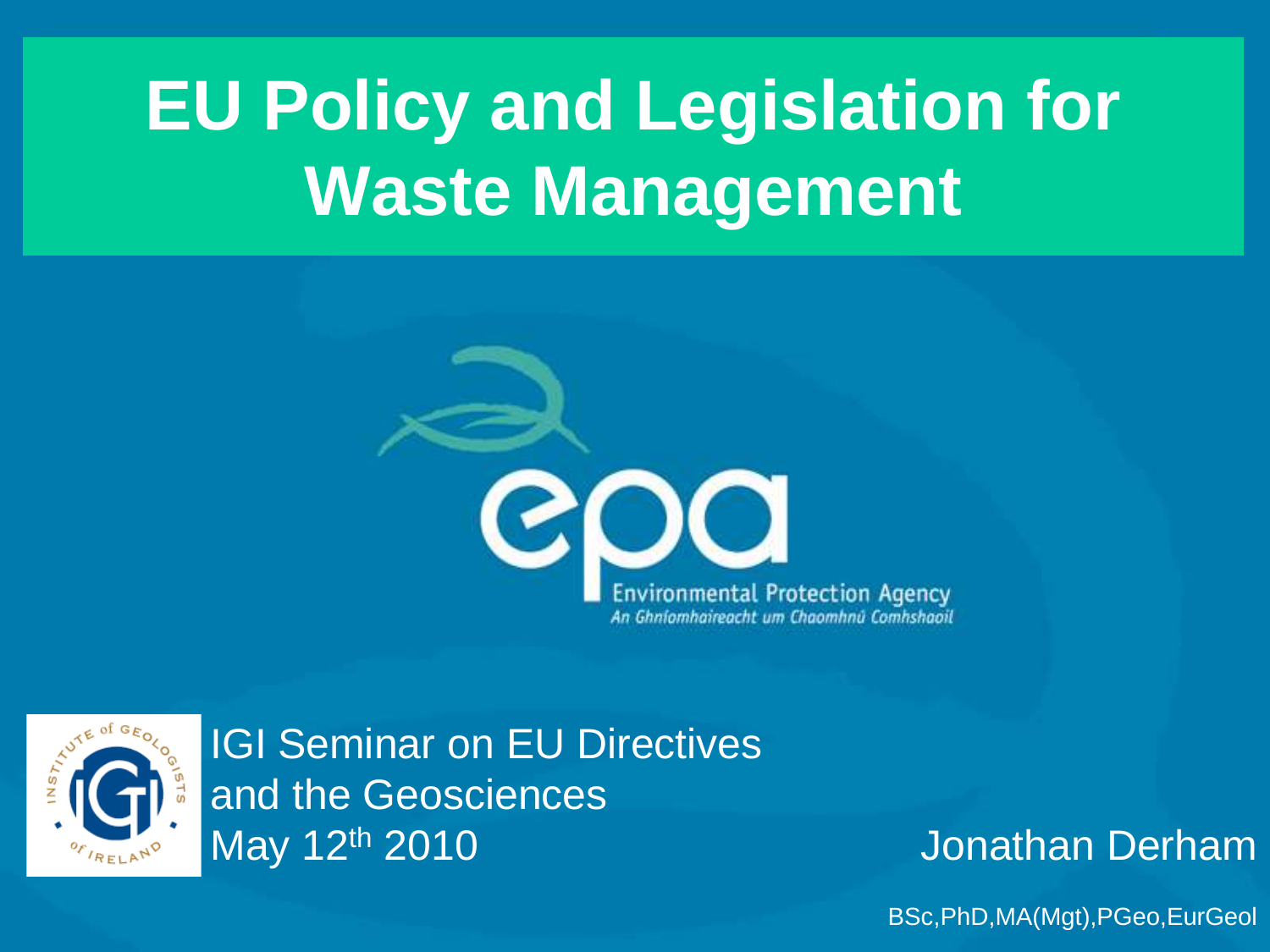#### Presentation Overview

- **EU Waste Policy** 
	- **Strategy**
	- **Legislation**
- **EU Court of Justice & Waste**
- **New Waste Framework Directive**
- **Concluding Comments**



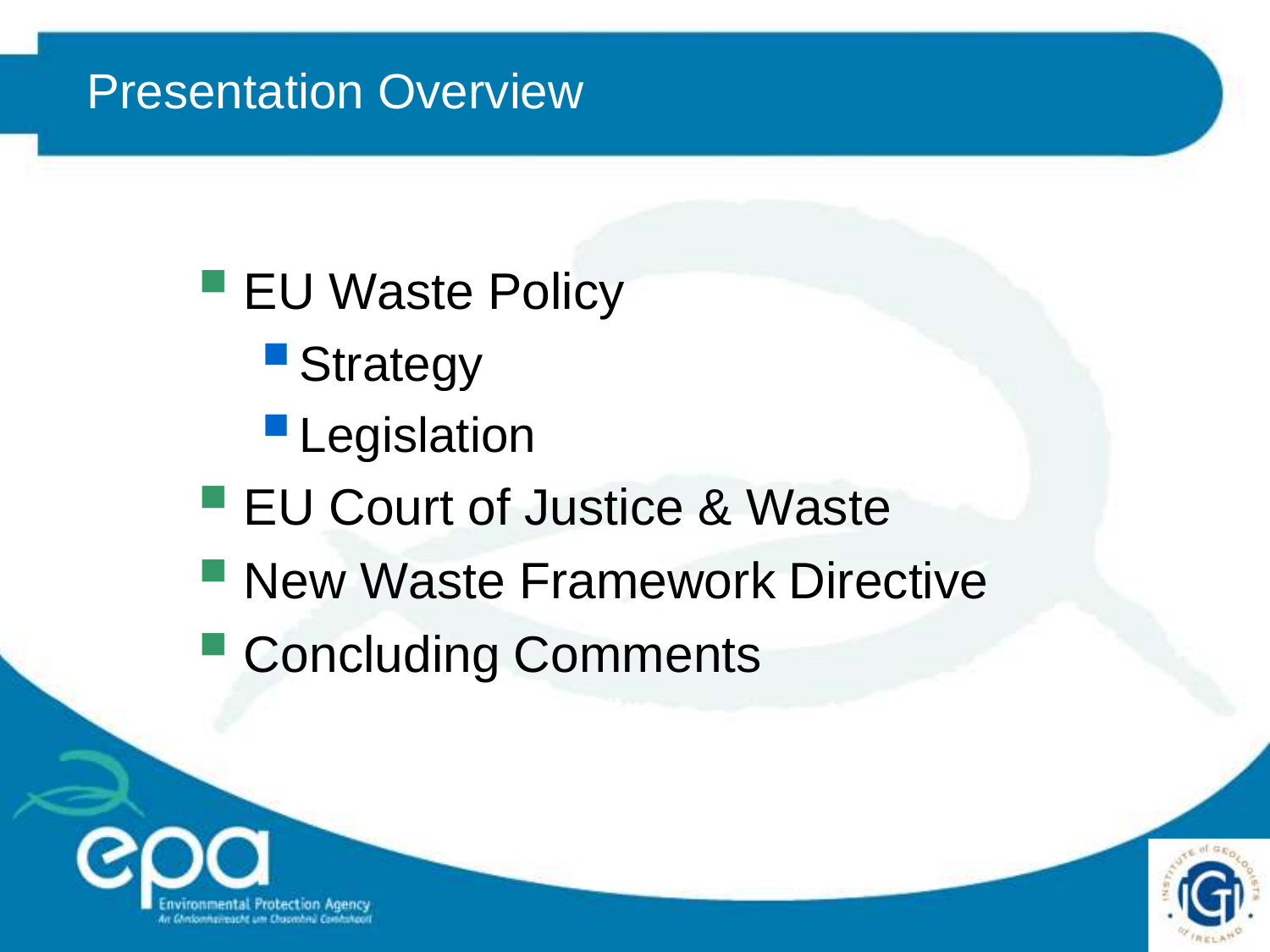## EU Waste Architecture – 3 Elements





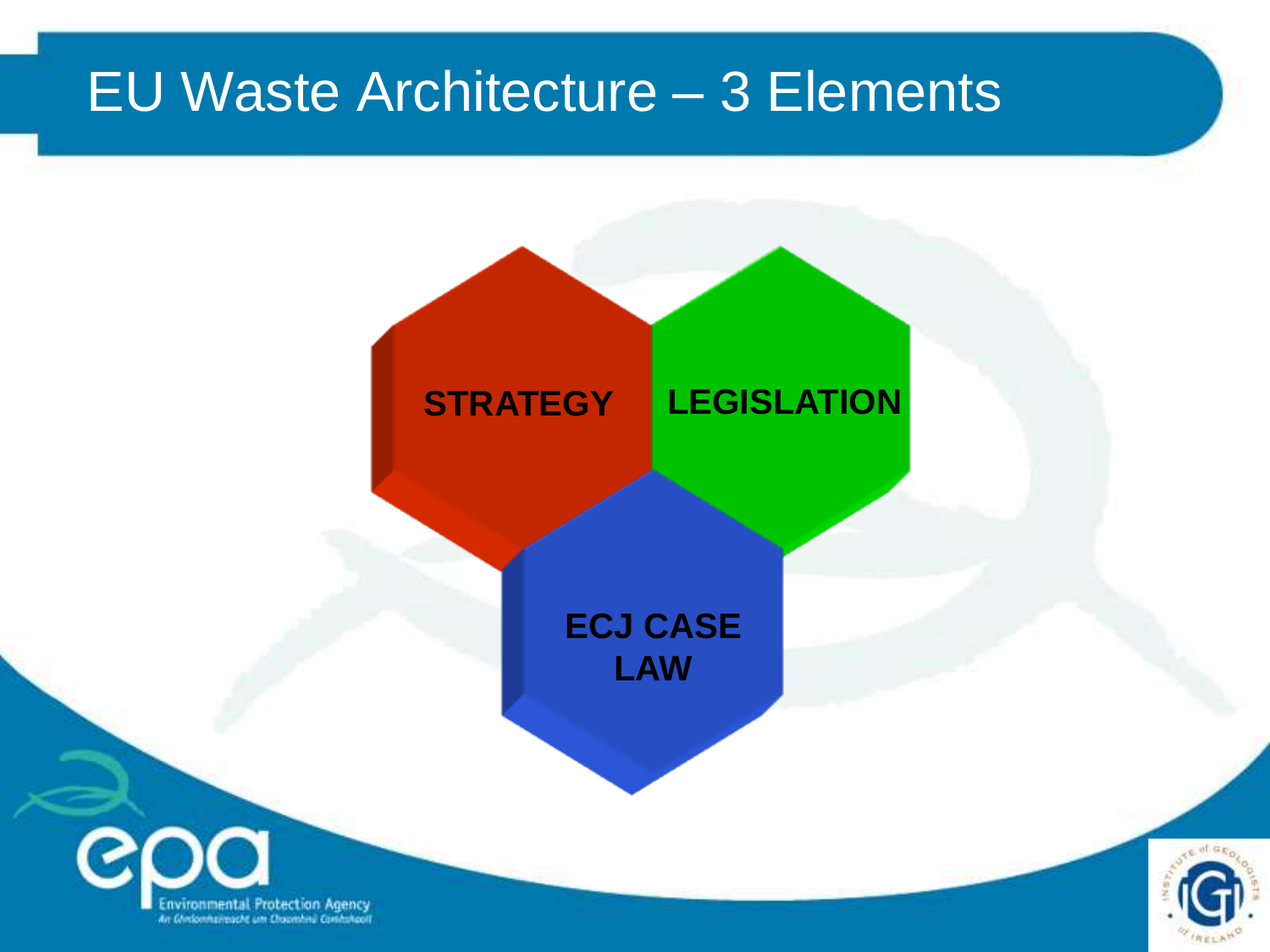### EU Waste Architecture



Environmental Protection Agency An Chrisonheireacht um Chasmhnú Controleon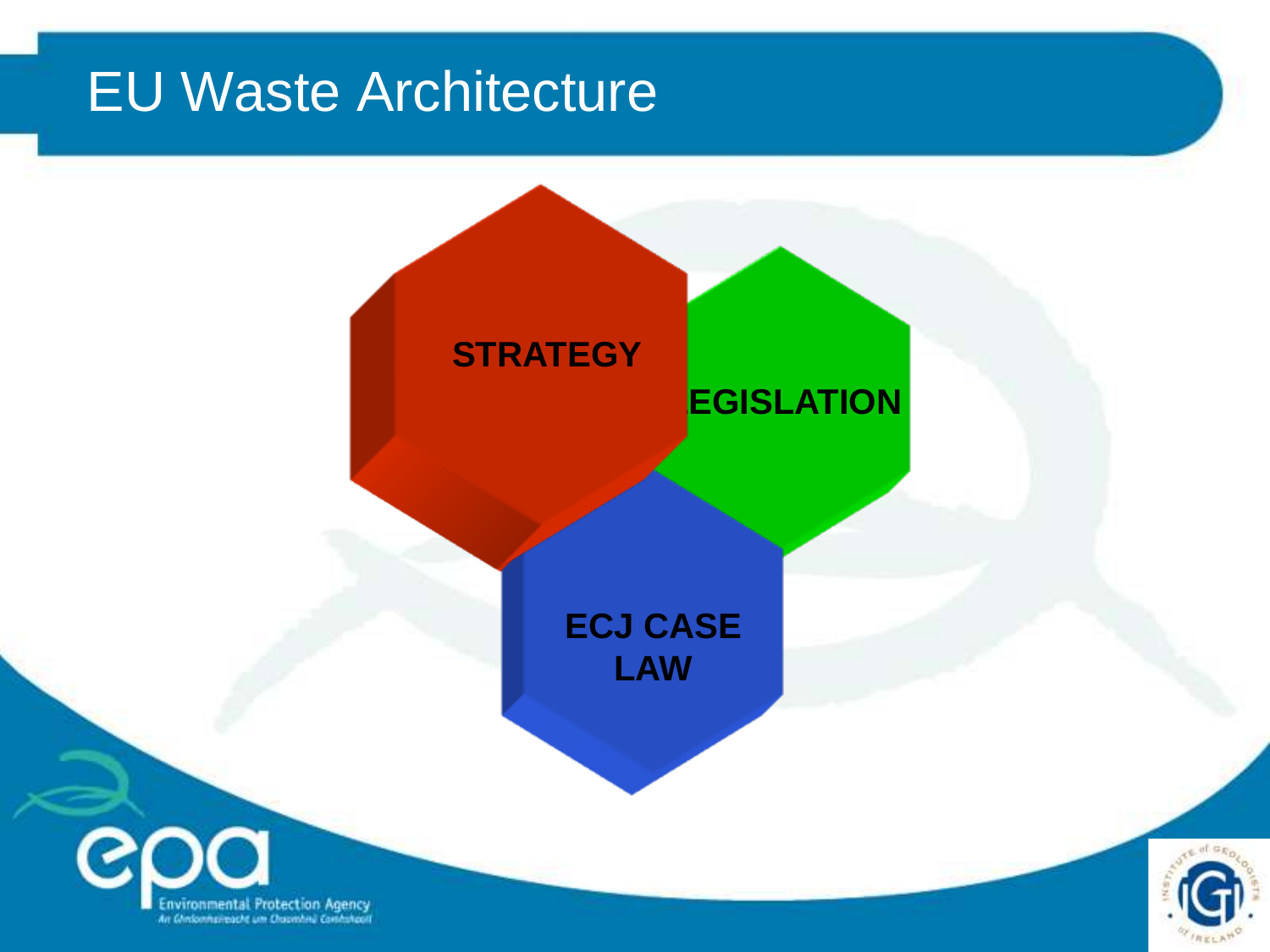### EU Waste Strategy

- 6<sup>th</sup> Environmantal Action Programme
- **EU Waste Strategy** 
	- Community Strategy for Waste Management [18.09.**1989**, SEC(89) 934 final]
	- **E** Community Strategy for Waste Management [30.07.**1996**, COM(96) 399 final]
	- **Taking Sustainable Use of Resources Forward A** Thematic Strategy on the Prevention and Recycling of Waste [21.12.**2005**, Com(2005) 666 final]



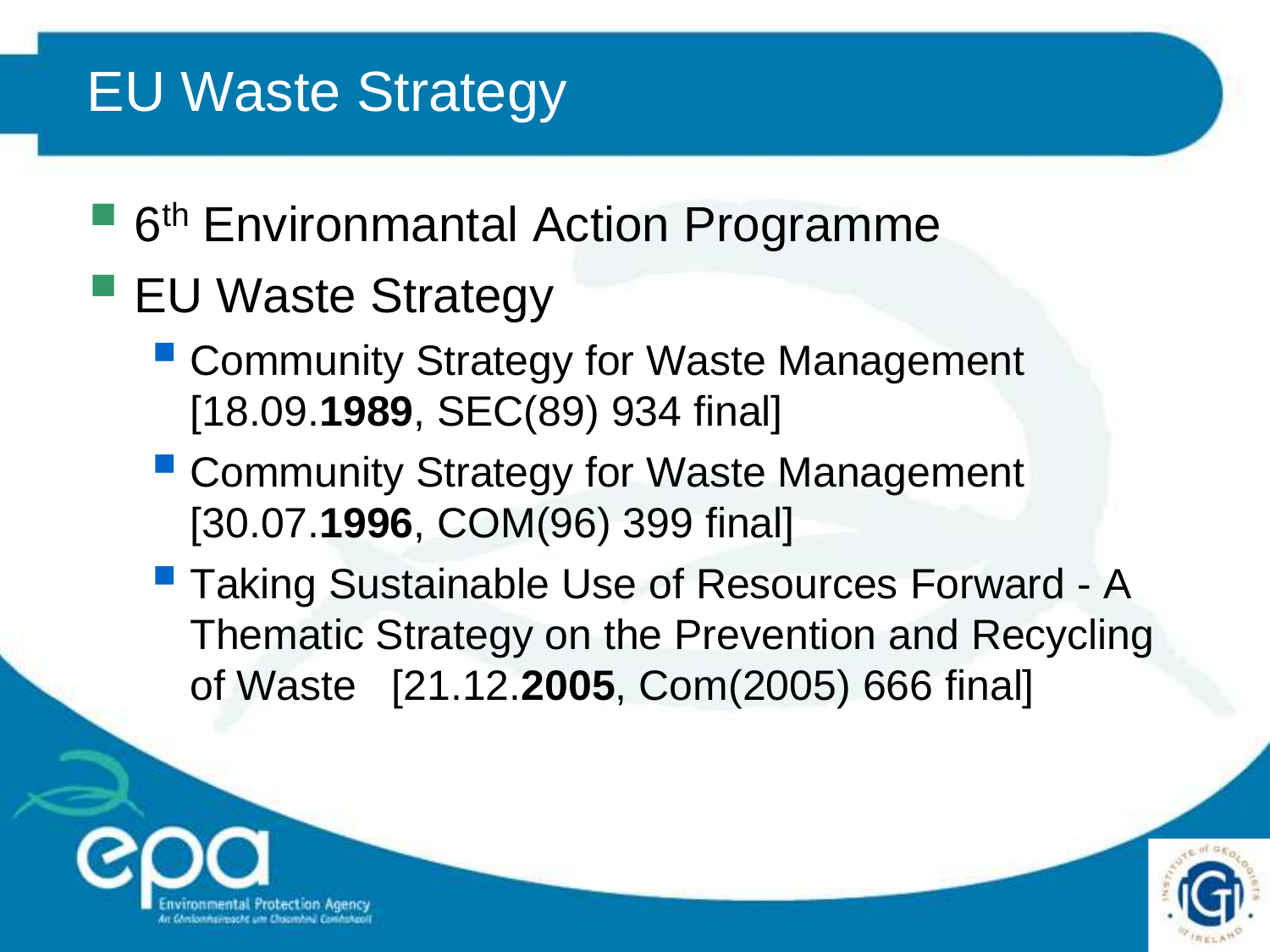#### 6<sup>th</sup> EU Environmental Action Programme & Waste

- The Sixth Environment Action Programme (6th EAP) is a programme of Community action on the environment with key objectives covering a period of ten years (2001 – 2010).
- The priorities of the 6th EAP are climate change, nature and biodiversity, health and quality of life, and **natural resources** and **waste**.
- The 6th EAP develops a vision integrating resource, product and waste policies. It calls for the development of **seven thematic strategies** including a strategy on the **sustainable use of natural resources and a strategy on the recycling of waste**. The scope of the recycling strategy was later expanded to cover both **prevention and recycling of waste**.



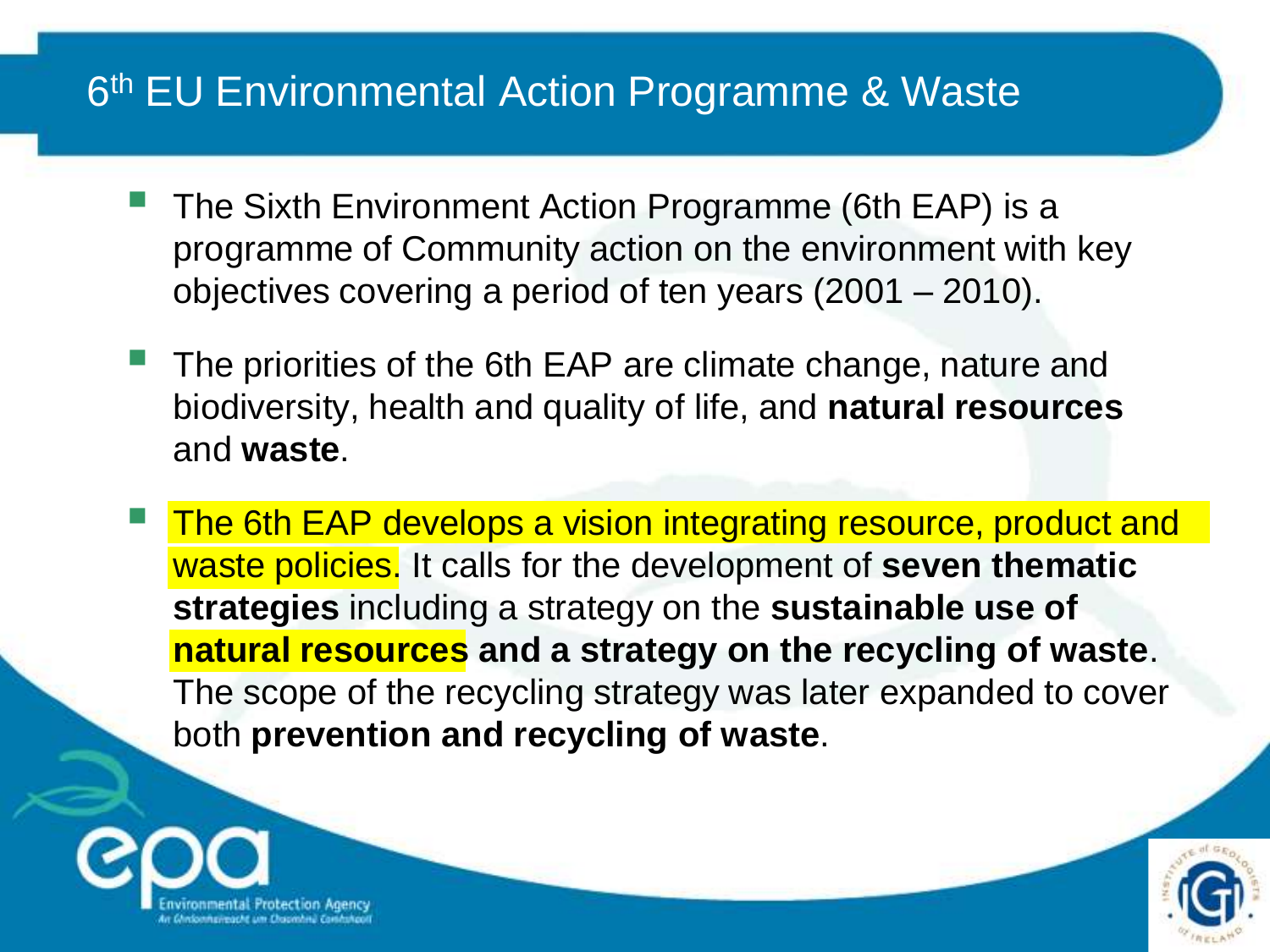#### EU Waste Policy in Environmental Policy Context

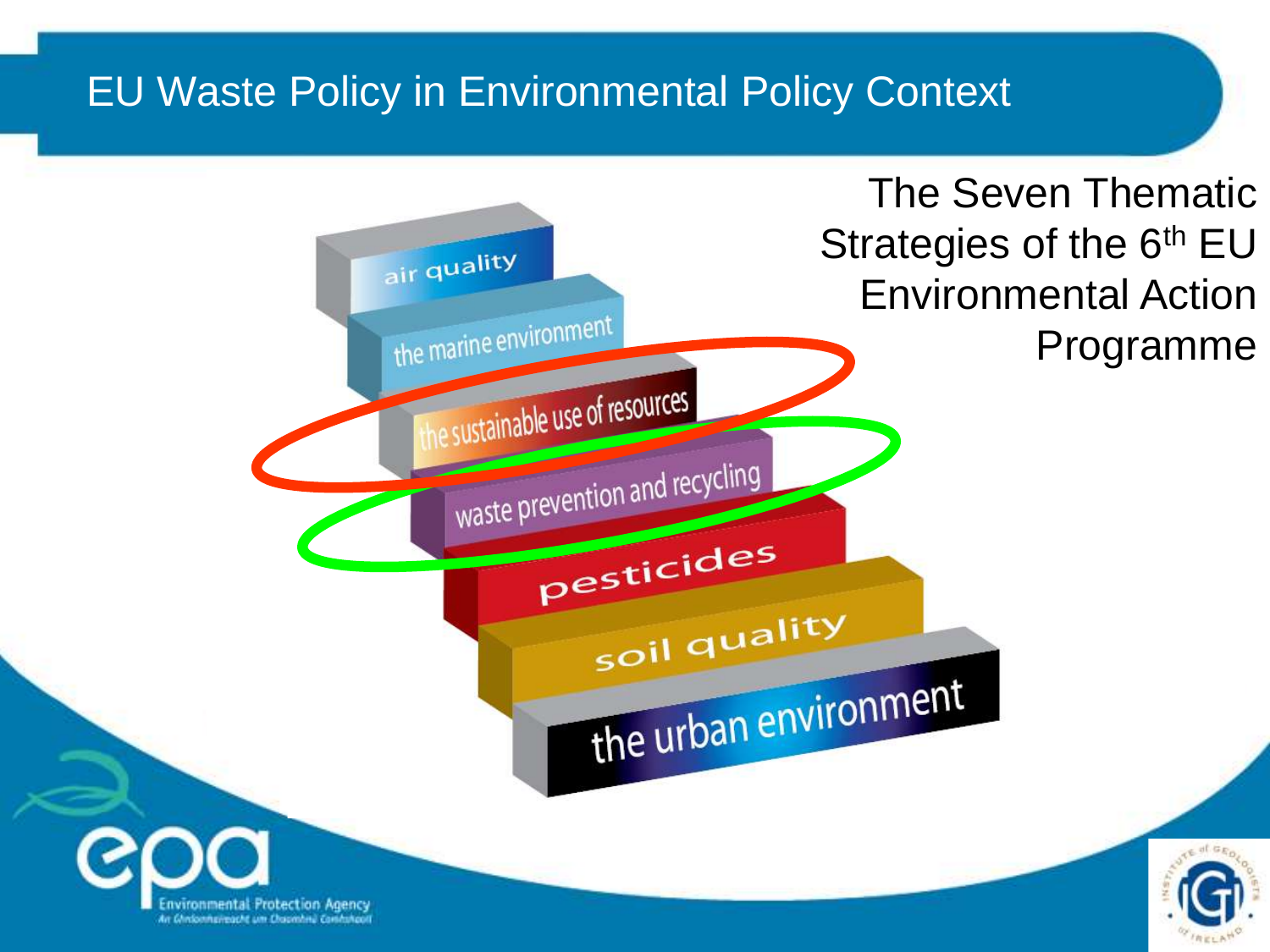### EU Waste Strategy – Current Strategy

- 6<sup>th</sup> Environmantal Action Programme
- EU Waste Strategy
	- Community Strategy for Waste Management [18.09.**1989**, SEC(89) 934 final]
	- **E** Community Strategy for Waste Management [30.07.**1996**, COM(96) 399 final]
	- **Taking Sustainable Use of Resources Forward A** Thematic Strategy on the Prevention and Recycling of Waste [21.12.**2005**, Com(2005) 666 final]



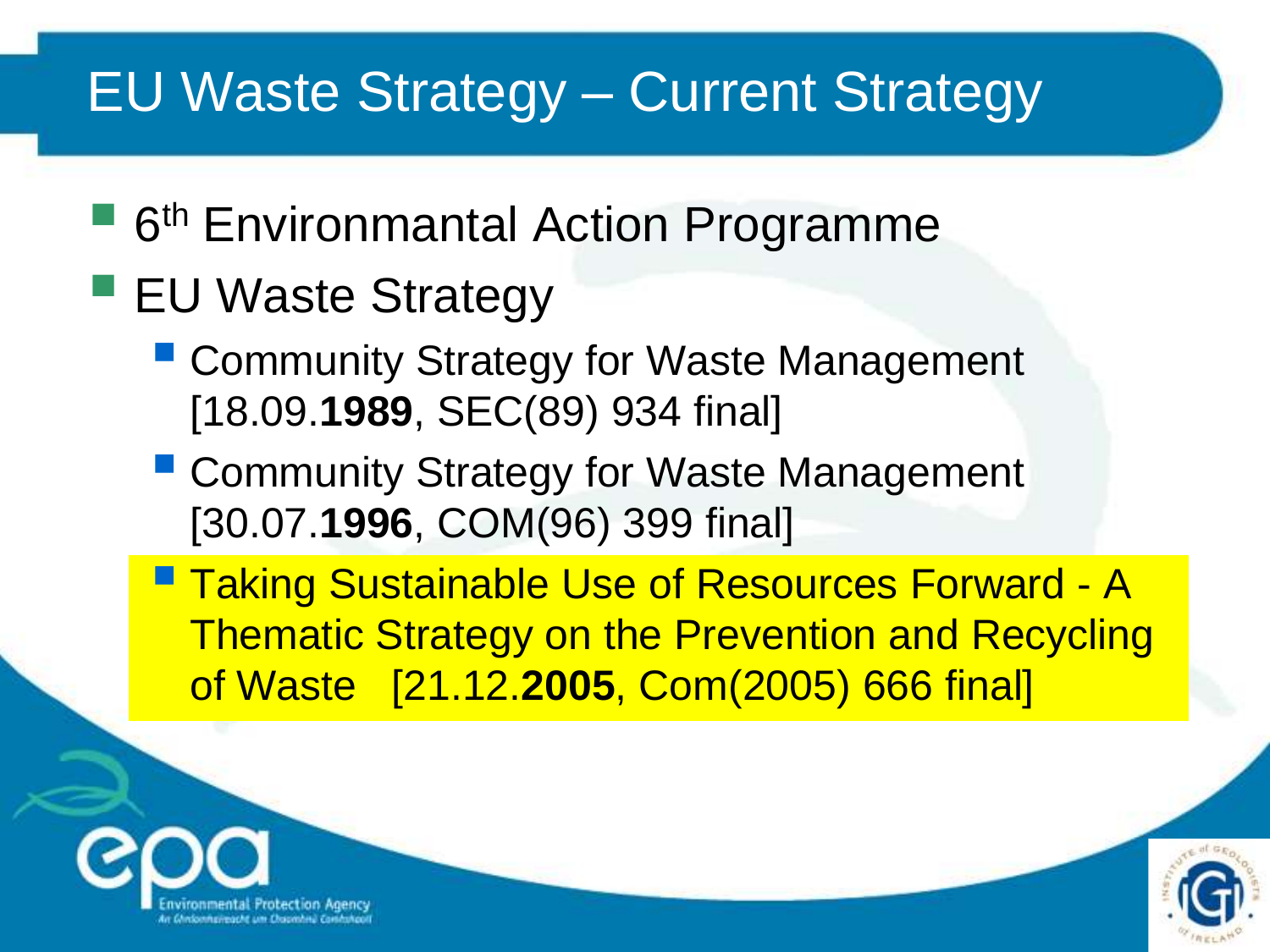#### Evolution of themes in EU Waste Strategy

#### First Strategy – <sup>1989</sup>

- **I** Identify, Capture & Control waste movement and disposal
- **Specific controls for high risk wastes**
- Second Strategy <sup>1996</sup>
	- Waste Hierarachy
	- Technical Standards for waste activities
- Third Strategy 2005 …





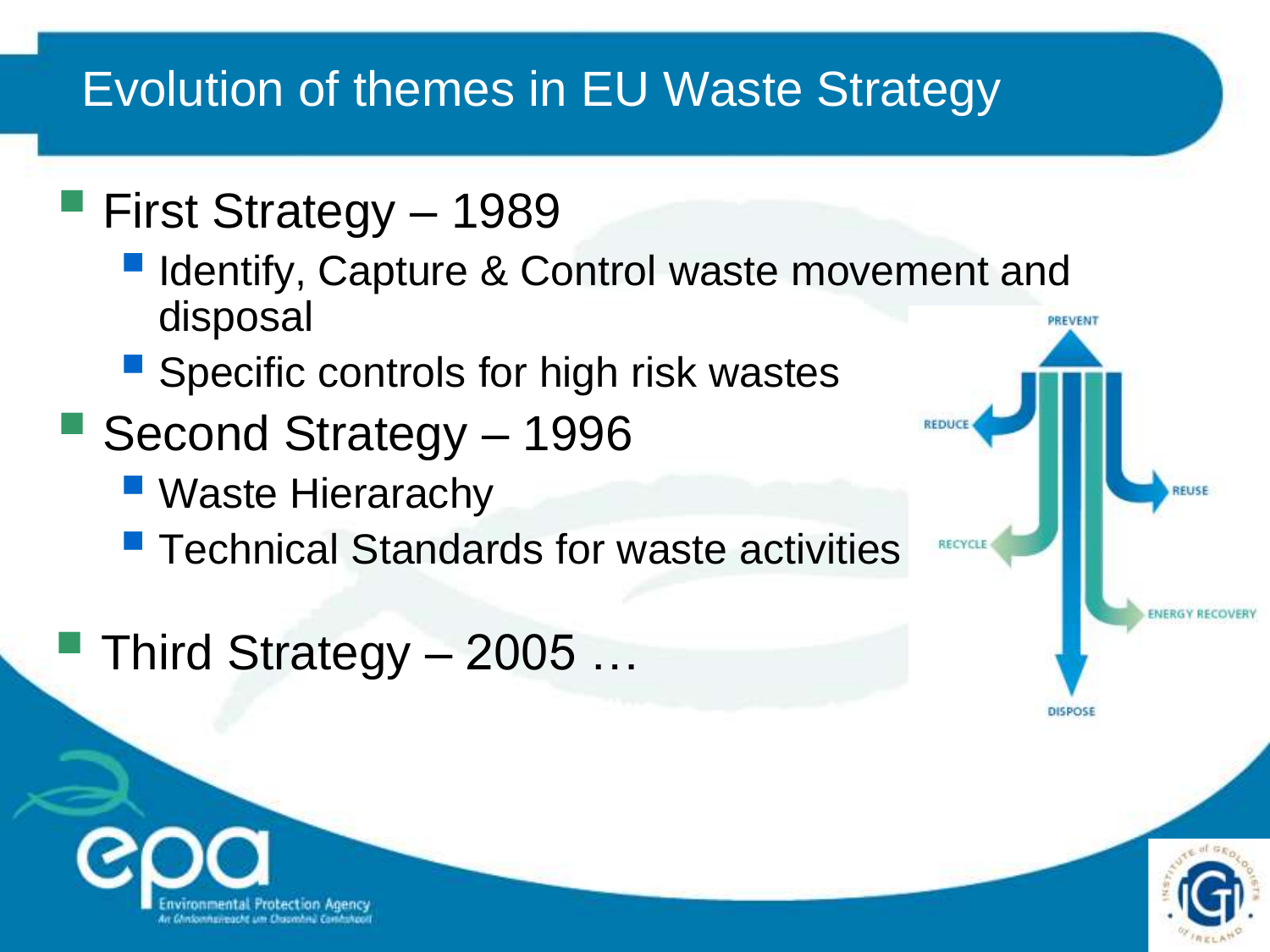#### Taking Sustainable Use of Resources Forward - A Thematic Strategy on the Prevention and Recycling of Waste, 2005

- **The aim of the current Strategy is to secure a** higher level of environmental protection by modernising the existing legal framework
- **The long-term goal is for the EU to become a recycling society, that seeks to avoid waste and which uses waste as a resource.** With high environmental reference standards in place the internal market will facilitate recycling and recovery activities.



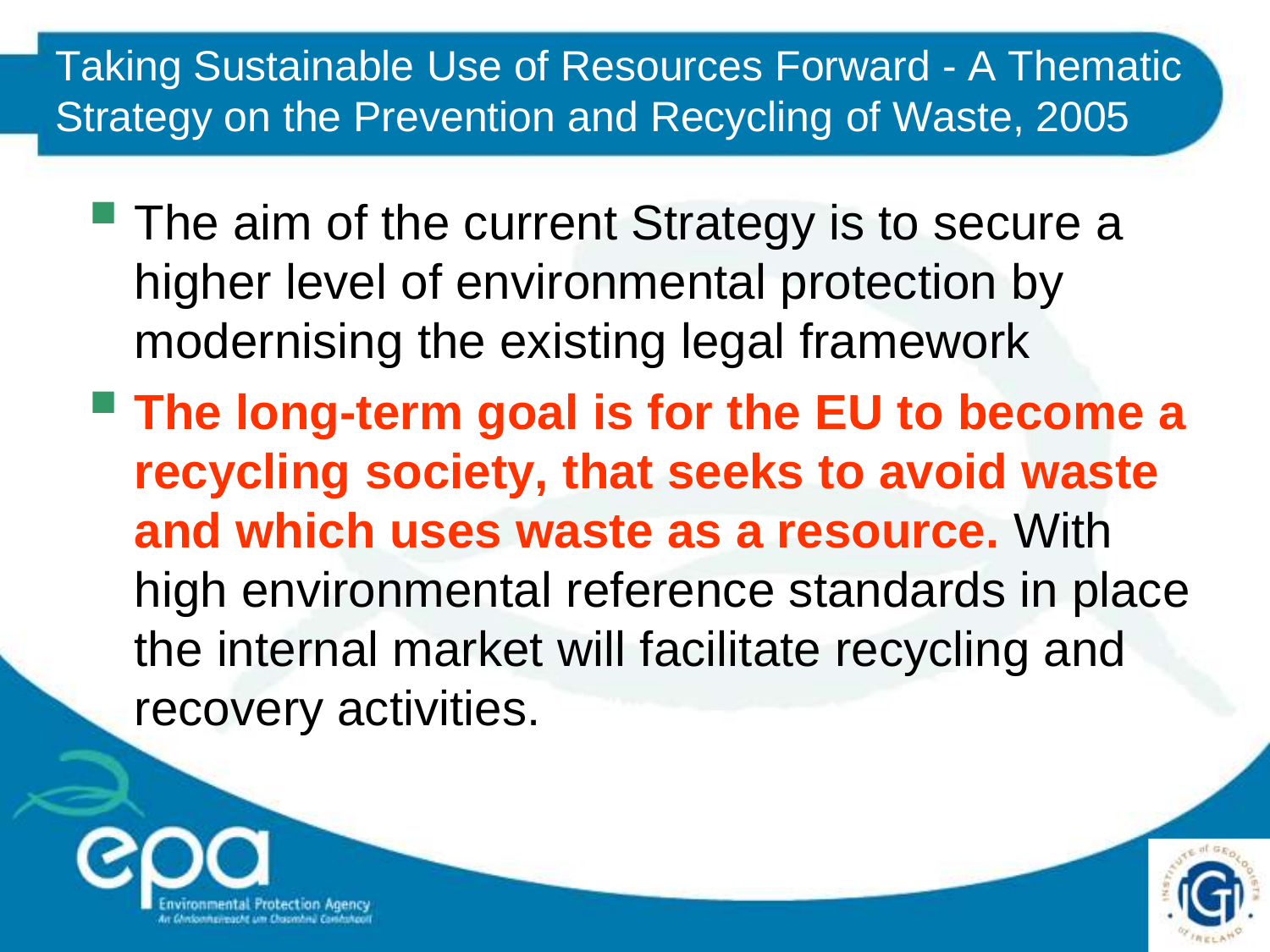#### Taking Sustainable Use of Resources Forward - A Thematic Strategy on the Prevention and Recycling of Waste, 2005

- Key Themes
	- Simplification and modernisation of existing legislation
	- A renewed emphasis on full implementation of existing legislation
	- Introduction of life-cycle thinking into waste policy
	- Promotion of more ambitious waste prevention policies
	- Better knowledge and information
	- Development of common reference standards for recycling
	- **Further elaboration of the EU's recycling policy**
	- Strong emphasis on waste prevention



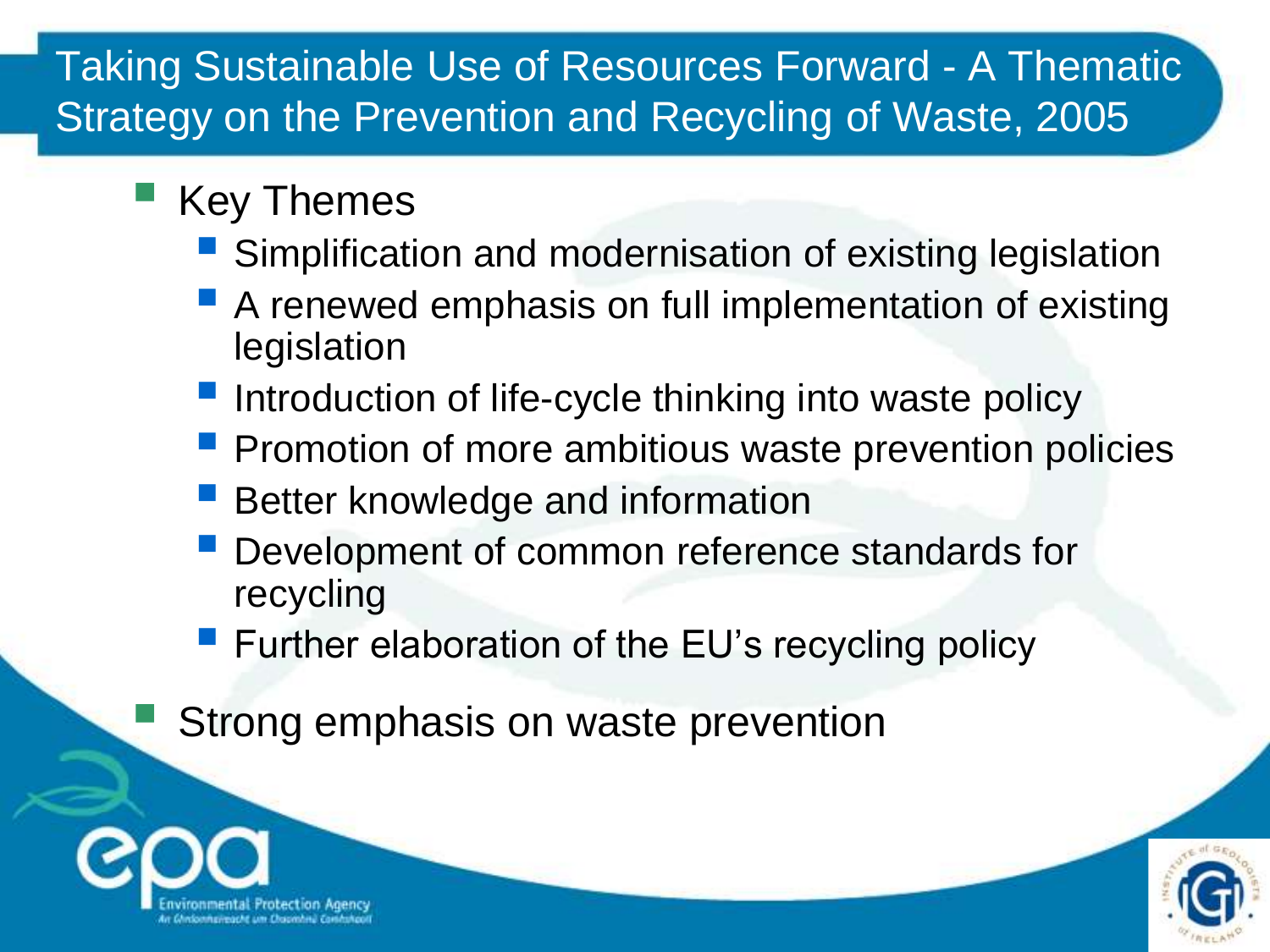#### Taking Sustainable Use of Resources Forward - A Thematic Strategy on the Prevention and Recycling of Waste, 2005

#### ■ Main Anticipated Impacts of Current Strategy

- **Less waste to landfill**
- **More compost recovery from waste**
- More energy recovery from waste
- **More and better recycling**
- Better prevention of waste
- More clarity
	- ▶ e.g. Deregulation for secondary resources and by-products



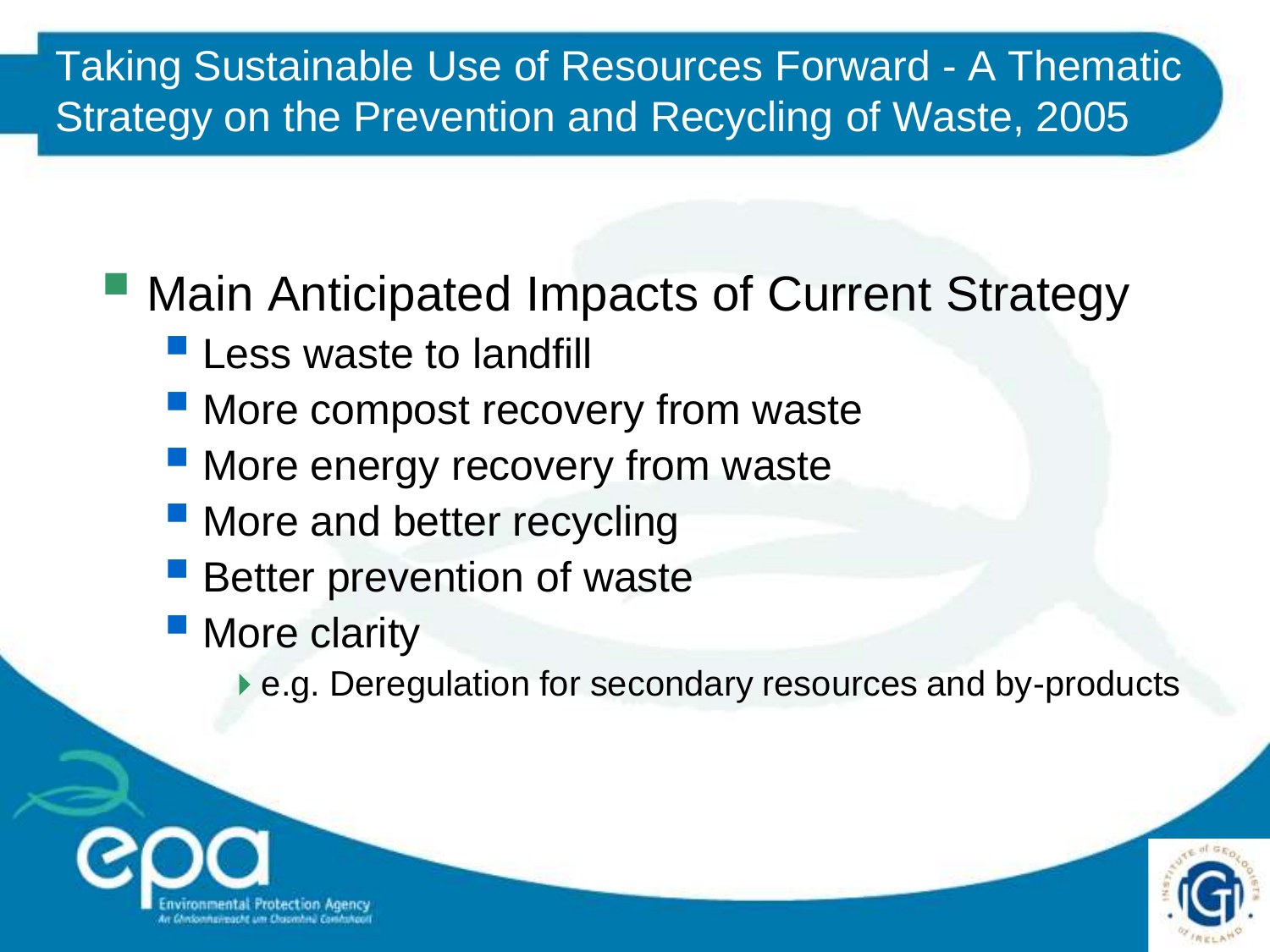### EU Waste Architecture

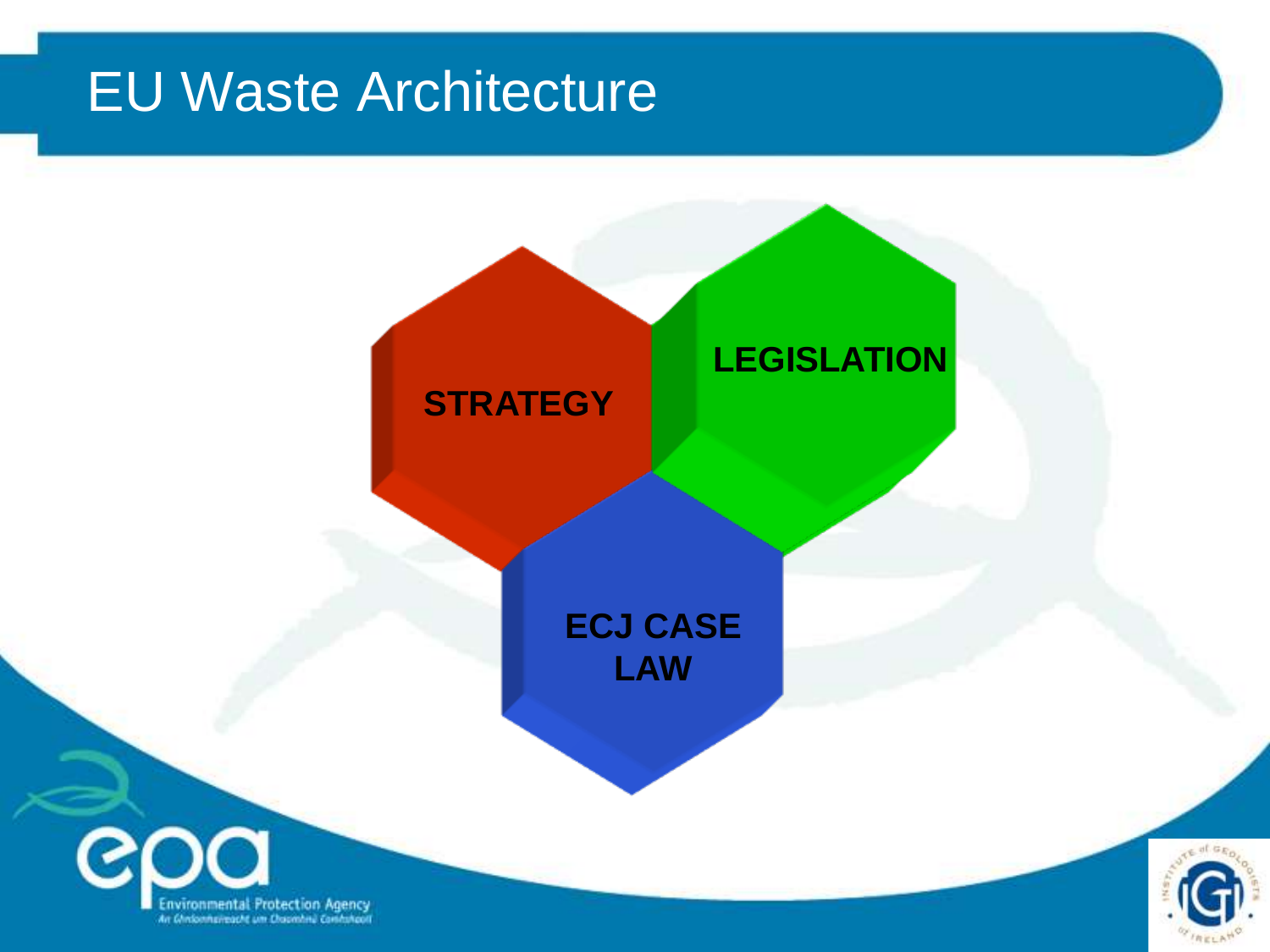#### EU Policy Map / Timeline - KEY DEVELOPMENTS

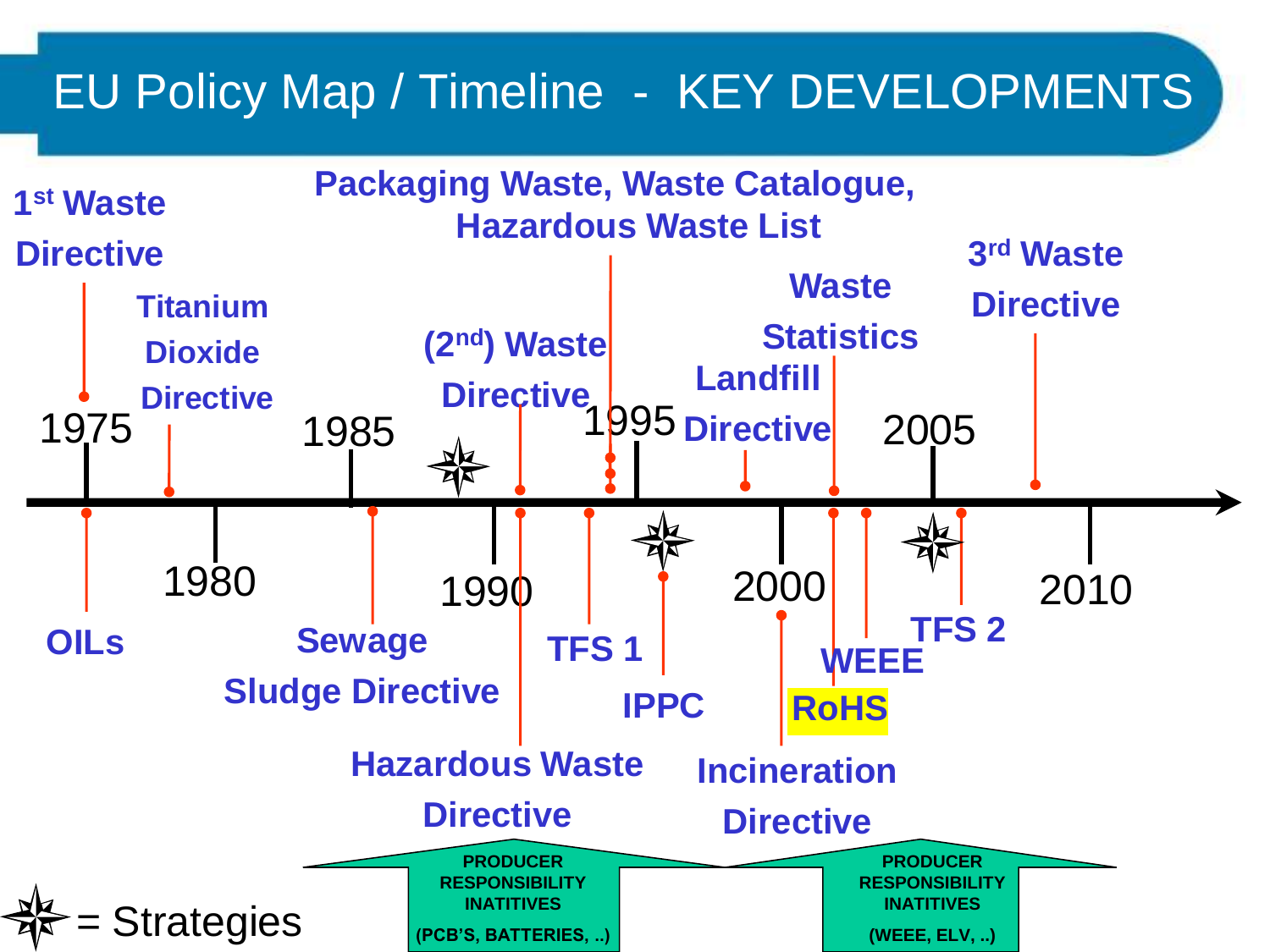#### **Structure of Waste Legislation**

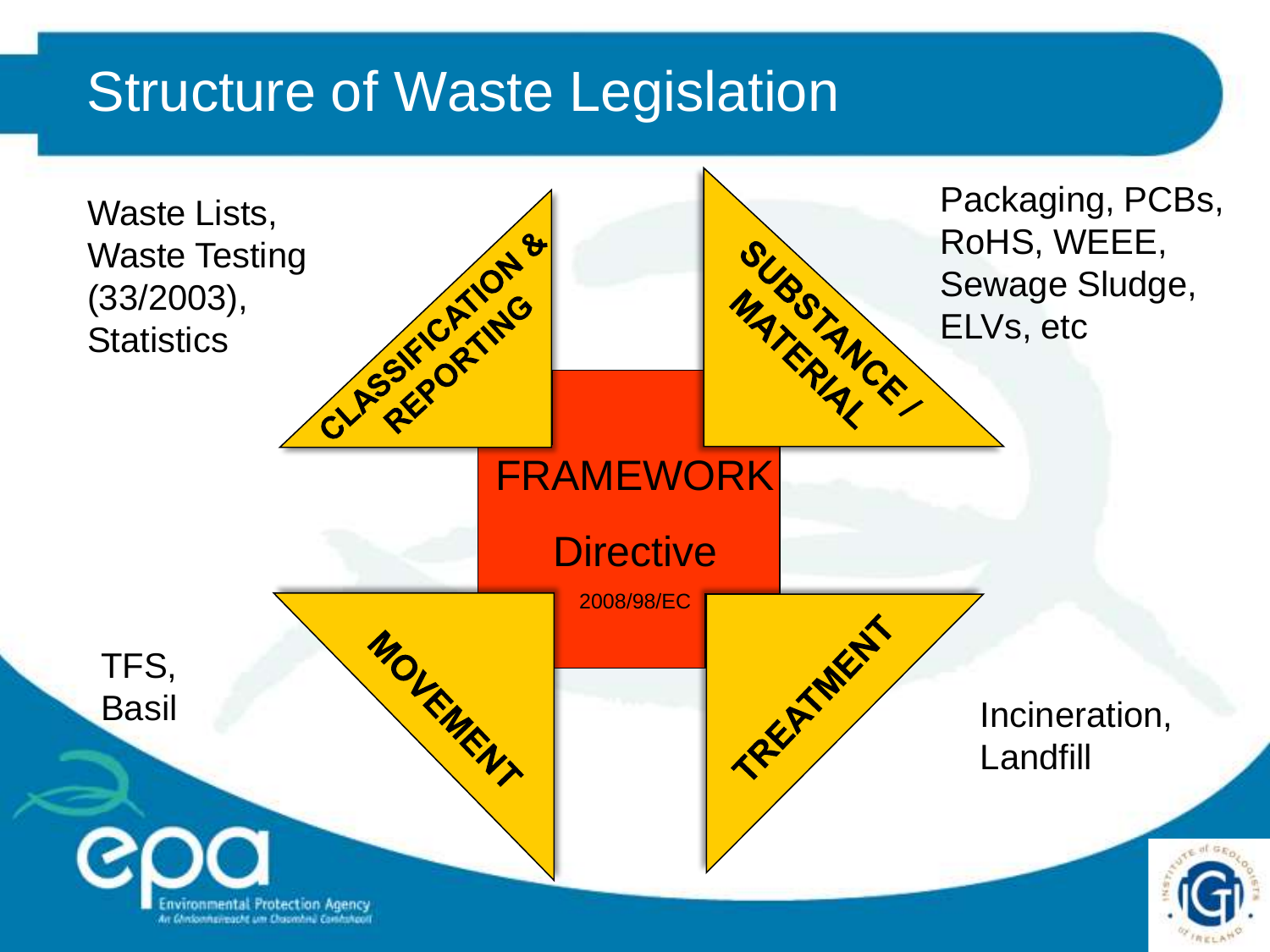#### Waste Frameword Directive & other waste regulation

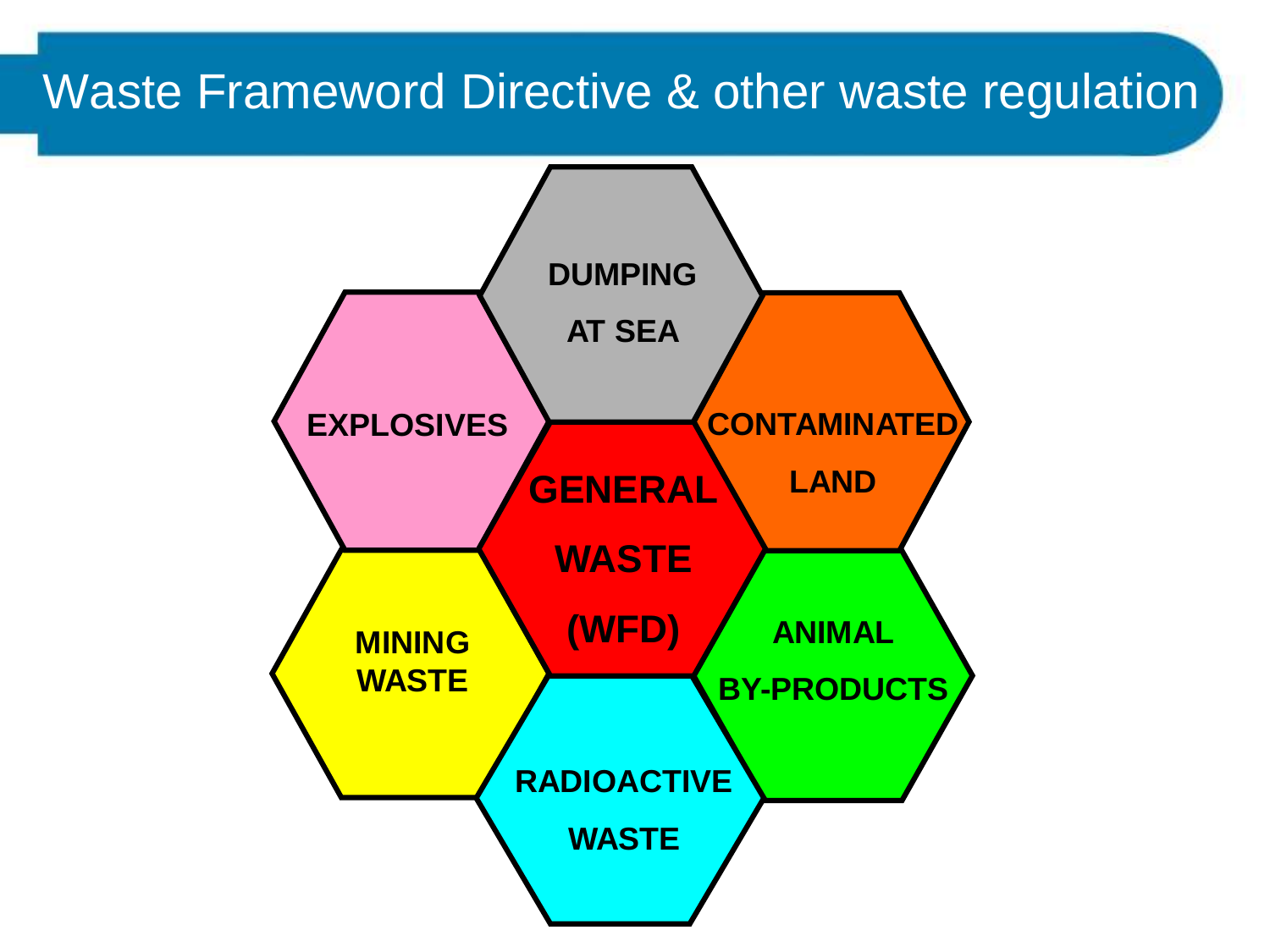#### Interrelationships with other EU Law

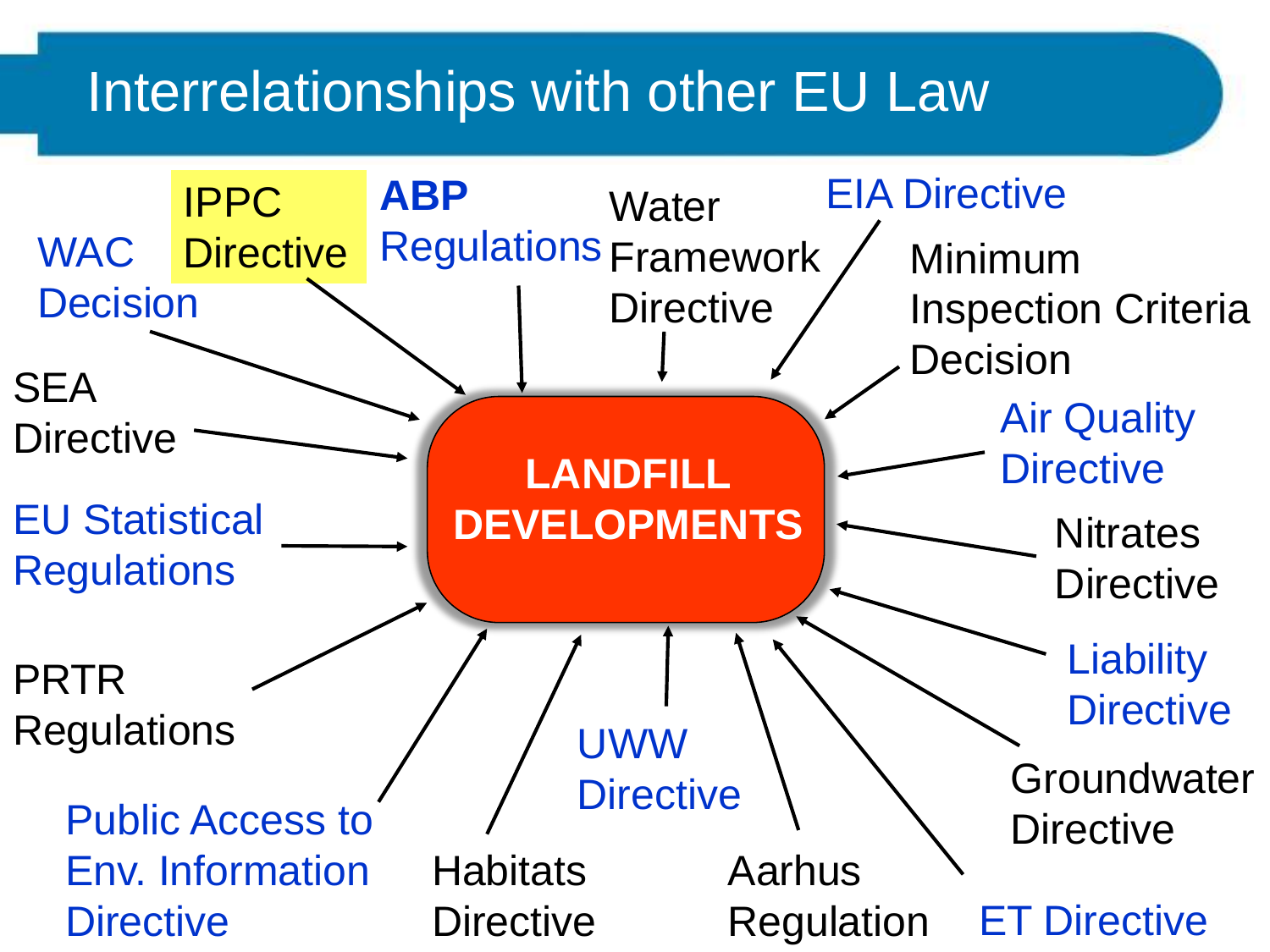### EU Waste Architecture



#### **ECJ CASE LAW LAWECJ CASE**



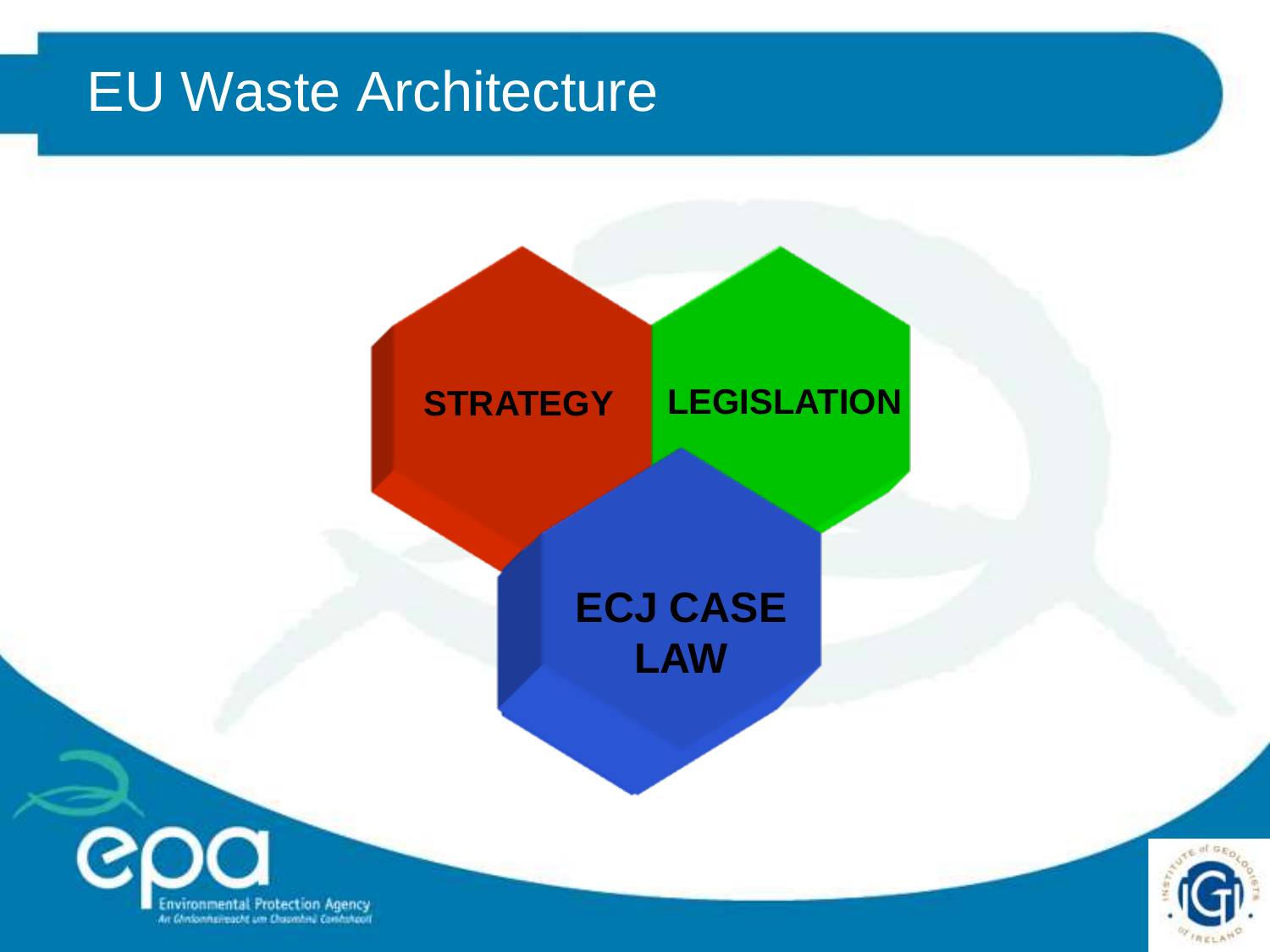### European Court of Justice Decisions

- Very important resource for regulators and operators on the interpretation EU Directives and Regulations
- **For Example** 
	- What is a waste?
	- What is discard?
	- **What is recovery?**
	- What is disposal?
	- Interrelationships between different laws
	- **EIS and development of waste infrastructure**
	- Habitats Directive and waste infrastructure
	- Etc., …
	- ECJ Decisions influence development of EU Law



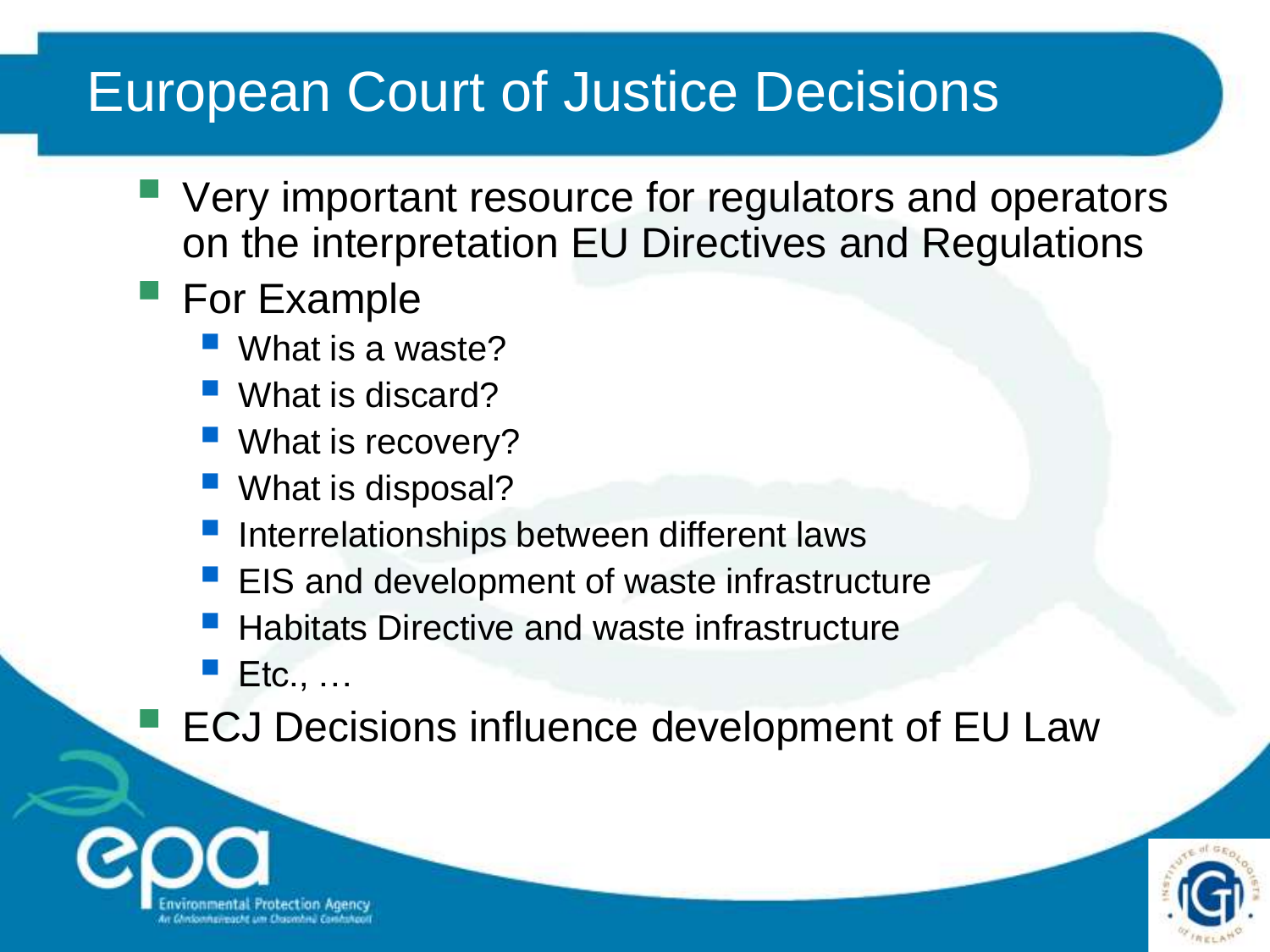### European Court of Justice Decisions

- Some Key Decisions
	- Palin Granite Oy (Case C-9-00)
	- **Avesta Polarit (Case C-114-01)**
	- Van De Walle (Case C-1-03)
	- Kingdom of Spain (Cases C-416-02 & C-121-03)
	- **Archo Chemie (Cases C-418-97 & C-419-97)**
	- Total Oil (Case C-188-07)
	- Niselli (Case C-457-02)

a Chrisonnavoicht um Chusa

- Mayer Parry (Case C-444-00)
- Gavle Sweden (Case C-251-07)
- Germany Waste shipments (Case C-228-00)



Mining, Quarrying, Contaminated Land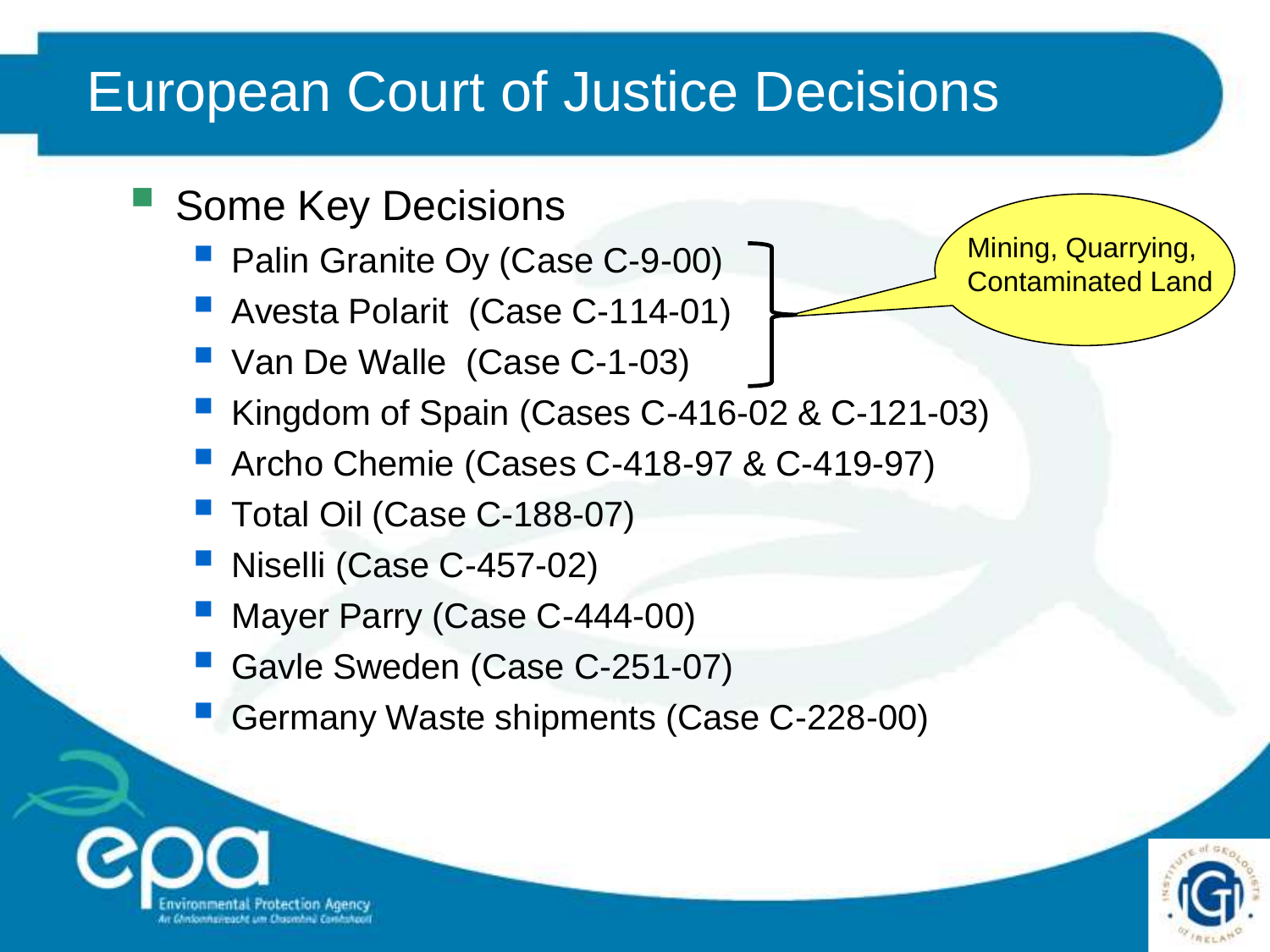#### New Waste Framework Directive 2008/98/EC (I)

- Comes into force 12 December 2010
- **Consolidates & Repeals** 
	- Waste Framework Directive 2006
	- **Hazardous Waste Directive**
	- Waste Oils Directive
- Clarity
	- **Exclusions**
	- Definitions (Recycling, Recovery, Re-Use, ...)
	- **End of Waste**
	- Waste versus By-Product
	- **Waste categories gone**



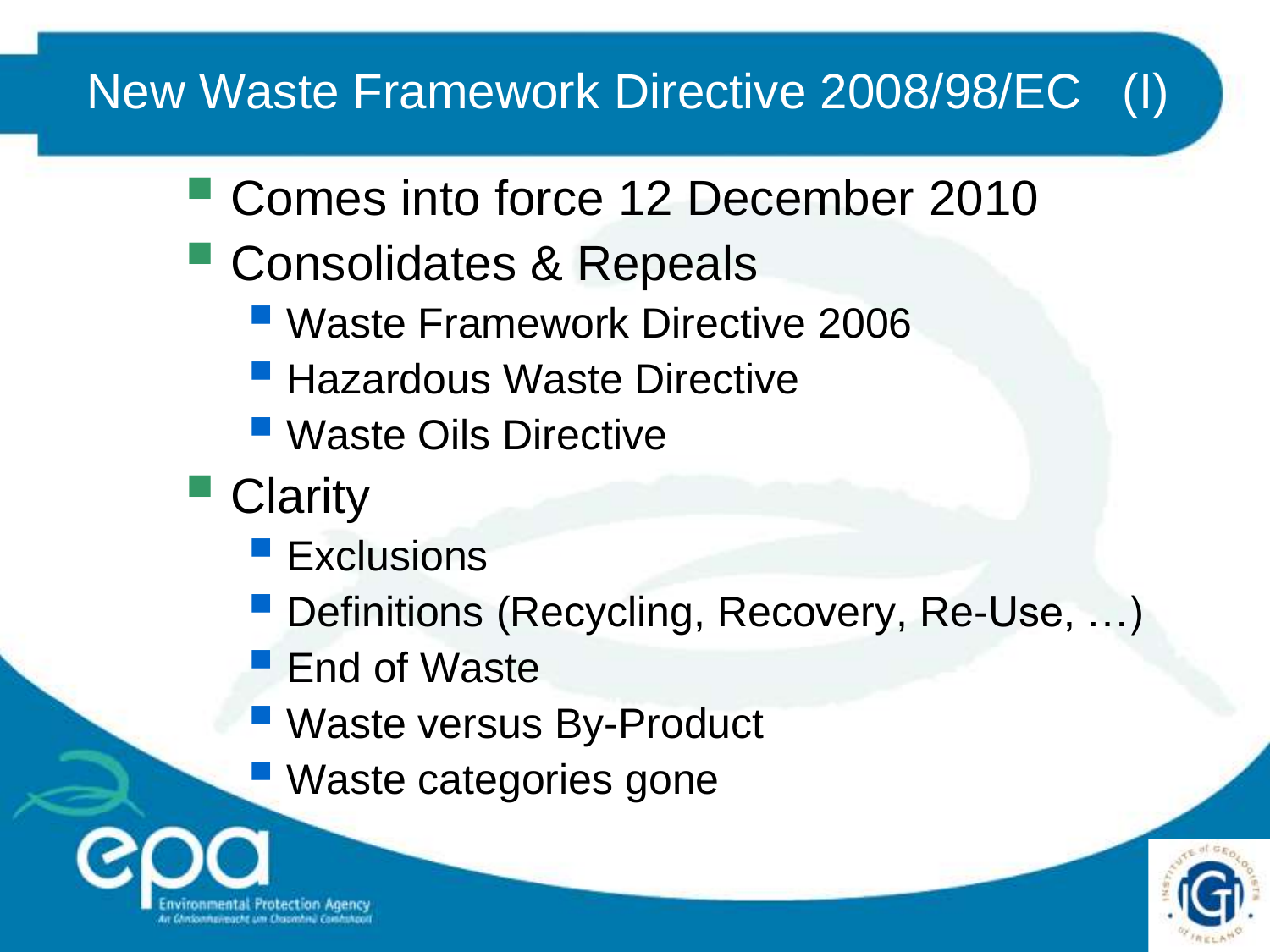#### Directive 2008/98/EC - Notable Exclusions

- Contaminated Land & connected buildings
- Uncontaminated soil and other natural material generated during construction and used again on site of production
- Radioactive waste
- Decommissioned Explosives
- Faecal matter
- Waste covered by Extractive Waste Directive
- Non-hazardous dredging sediments



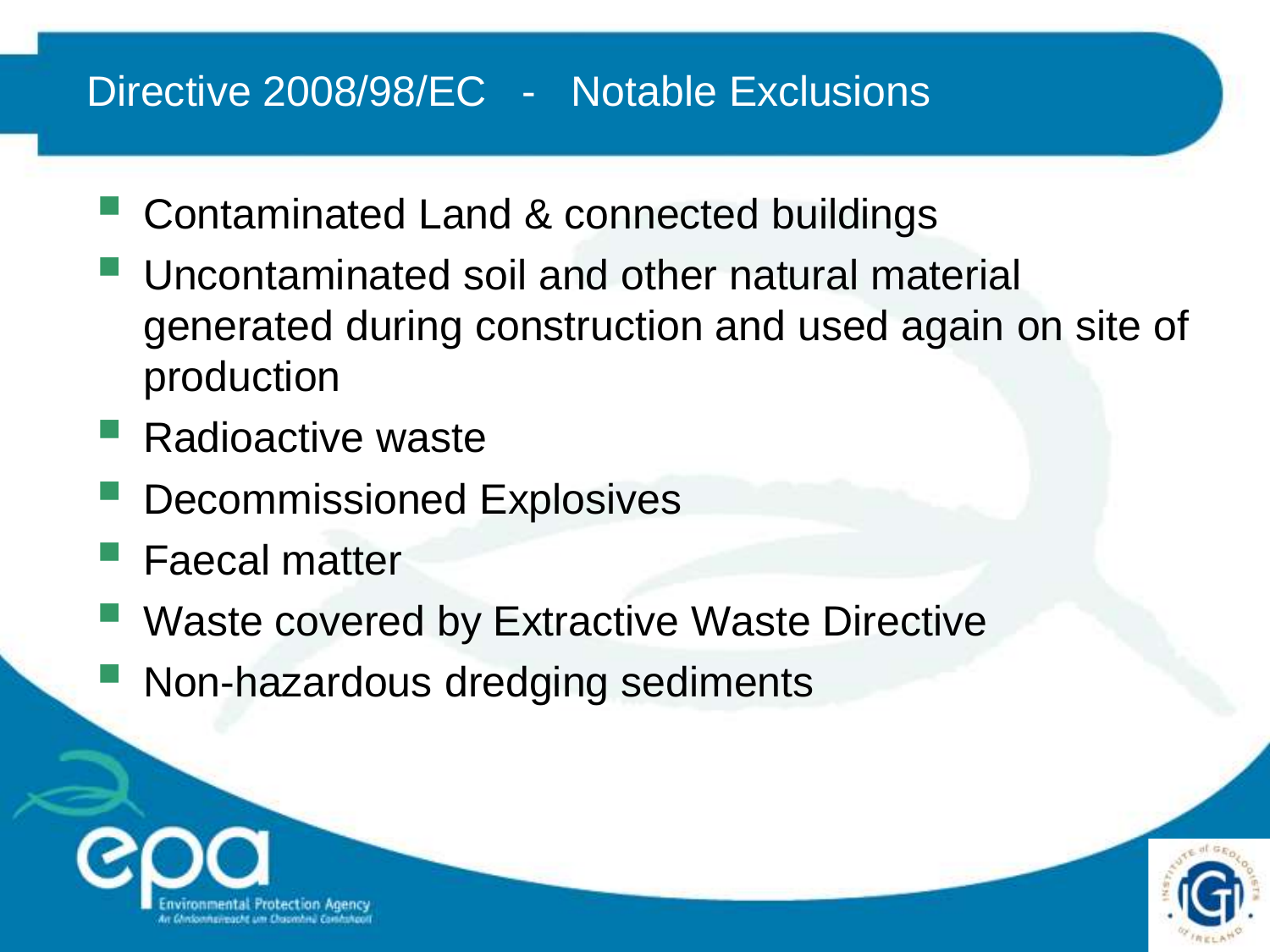#### New Waste Framework Directive 2008/98/EC (II)

#### By-Product

- **Further use certain**
- Can be used directly without special processing
- **Peroduced in an production process**
- Use is lawful, meets product, environmental & safe use standards
- Similar proofs for End of Waste status **Role of Technical Adaptation Committee**



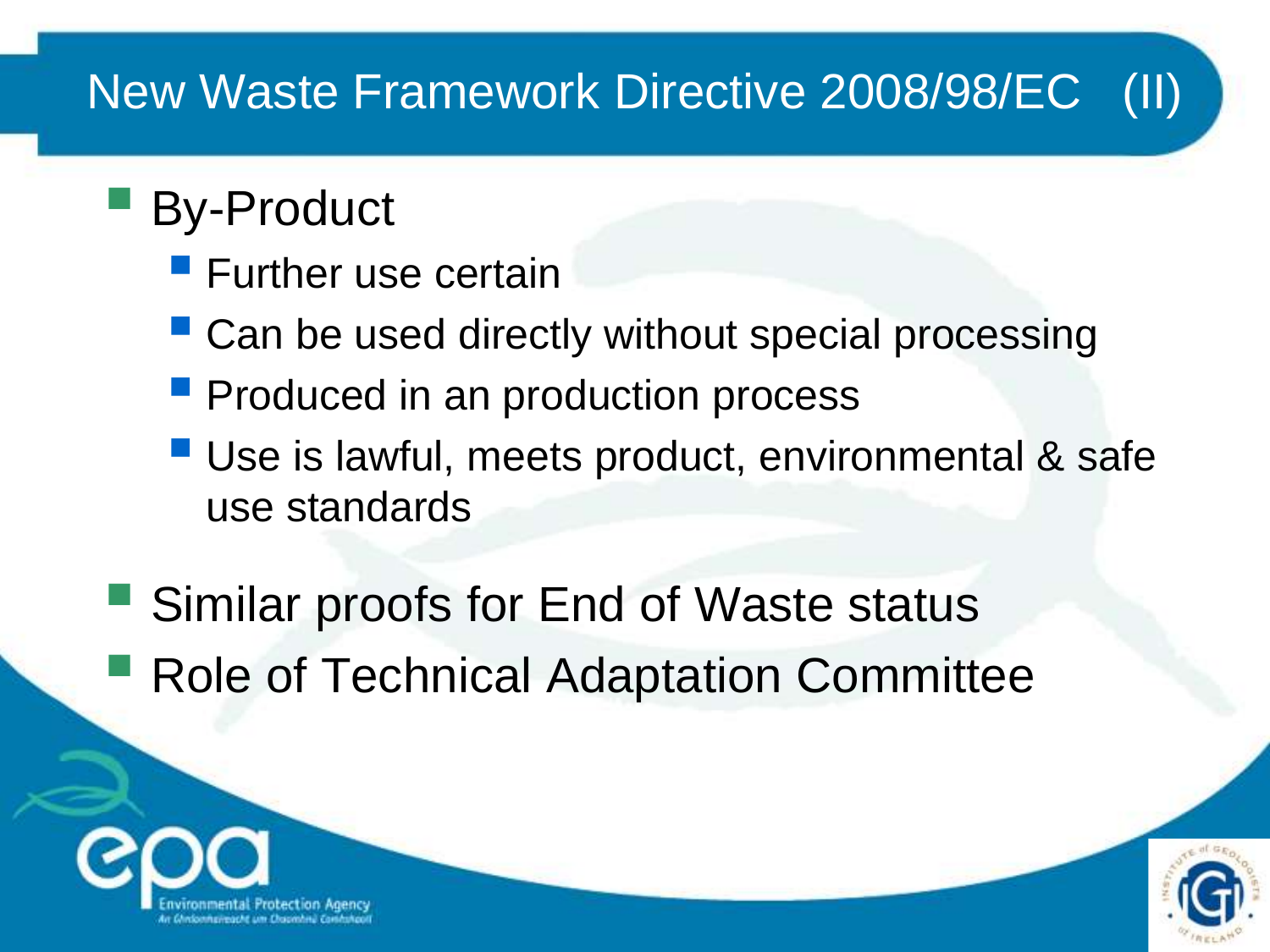#### New Waste Framework Directive 2008/98/EC (III)

### New or enhanced provisions:

- Extended Waste Producer Responsibility
- Waste Prevention
- Waste Prevention Programmes
- Bio-Waste
- Waste Hierarchy
- Product Producer Responsibility
- **Inspections**
- Enforcement sanctions
- Separate collections for waste streams



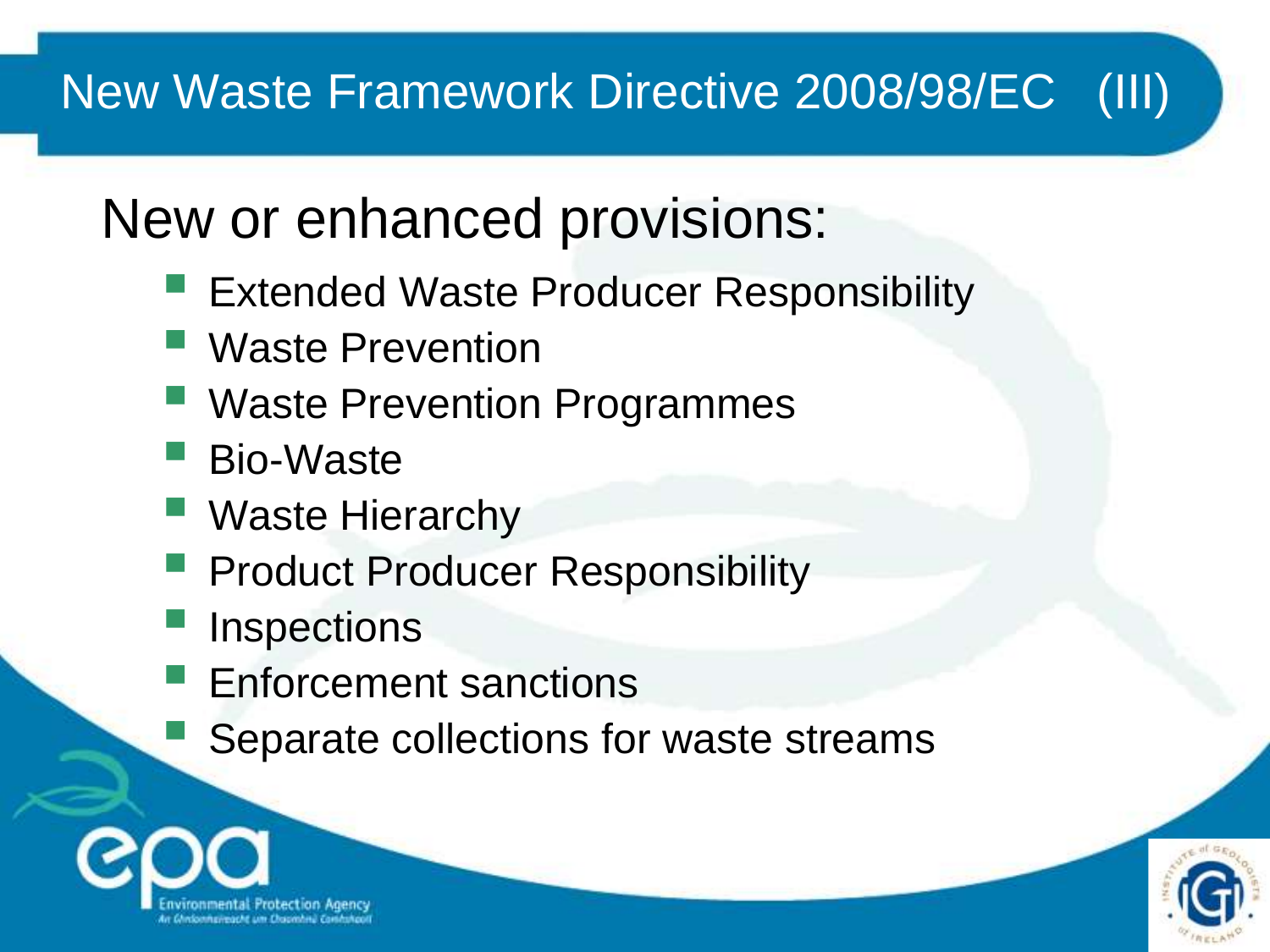#### New Waste Framework Directive 2008/98/EC (IV)

- **Product Producer Responsibility & Waste** Prevention
	- **Manufacturers to accept producer responsibilities**
	- **Product / Eco-Design**
	- **Life-cycle analysis**
	- **Reduction/elimination of hazardous substances in** products
	- **Promotion of durable, re-usable & recyclable products**
	- **Changing in consumption patterns**
	- Decoupling waste generation from economic growth



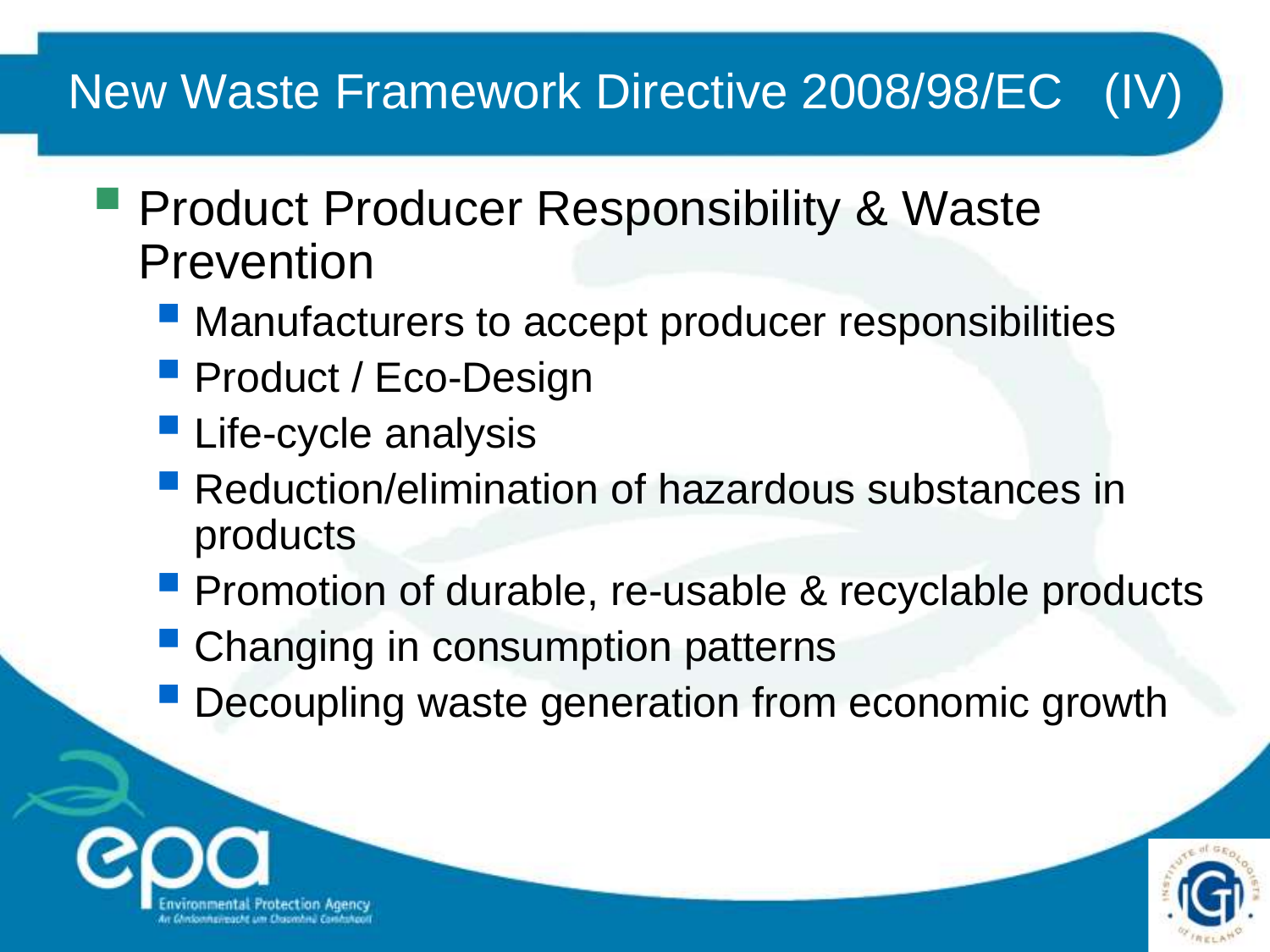#### New Waste Framework Directive 2008/98/EC (V)

#### **Early Actions**

- By 2015 Separate Collections for -
	- ▶ Paper
	- ▶ Metal
	- ▶ Plastic
	- ▶ Glass
- By 2020, recycling & preparing for reuse of 50% by weight of discarded household paper, glass, metal and glass
- By 2020, recycling, recovery & preparing for reuse 70% by weight of discarded non-hazardous Construction & Demolition waste



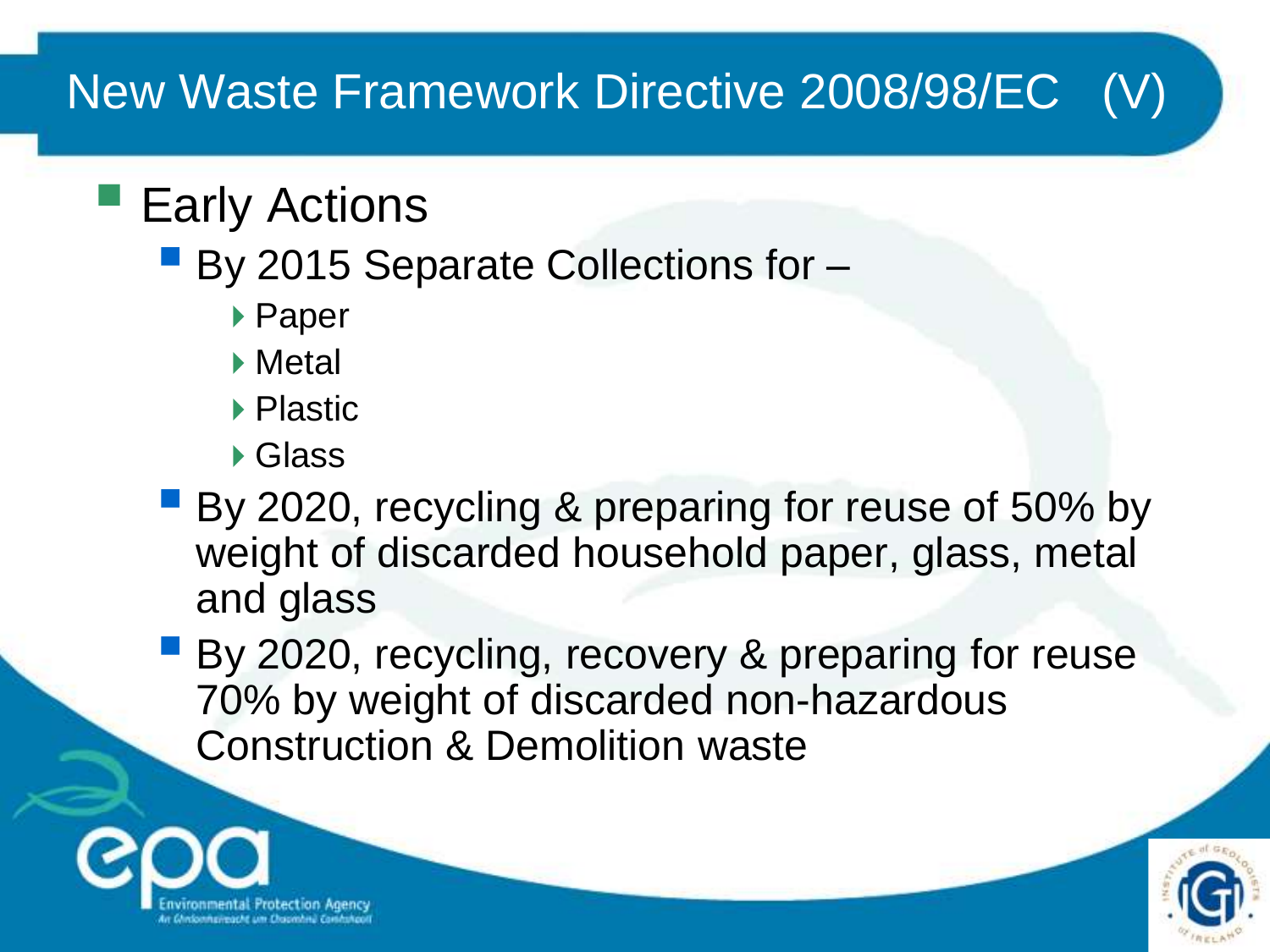## Concluding Comments

- New Framework Directive will have profound impact over coming years
- EU 2005 waste strategy will continue to inform policy making
- EU Court of Justice significant influence on waste management for both regulators and operators
- Product producer responsibility to expand in scope and deepen in impact
- Potential for convergence of responsible product development obligations under REACH and waste prevention product Life-Cycle Analysis. REACH also relevant for End-of-Waste status
- Complex relationship with geo-environmental issues